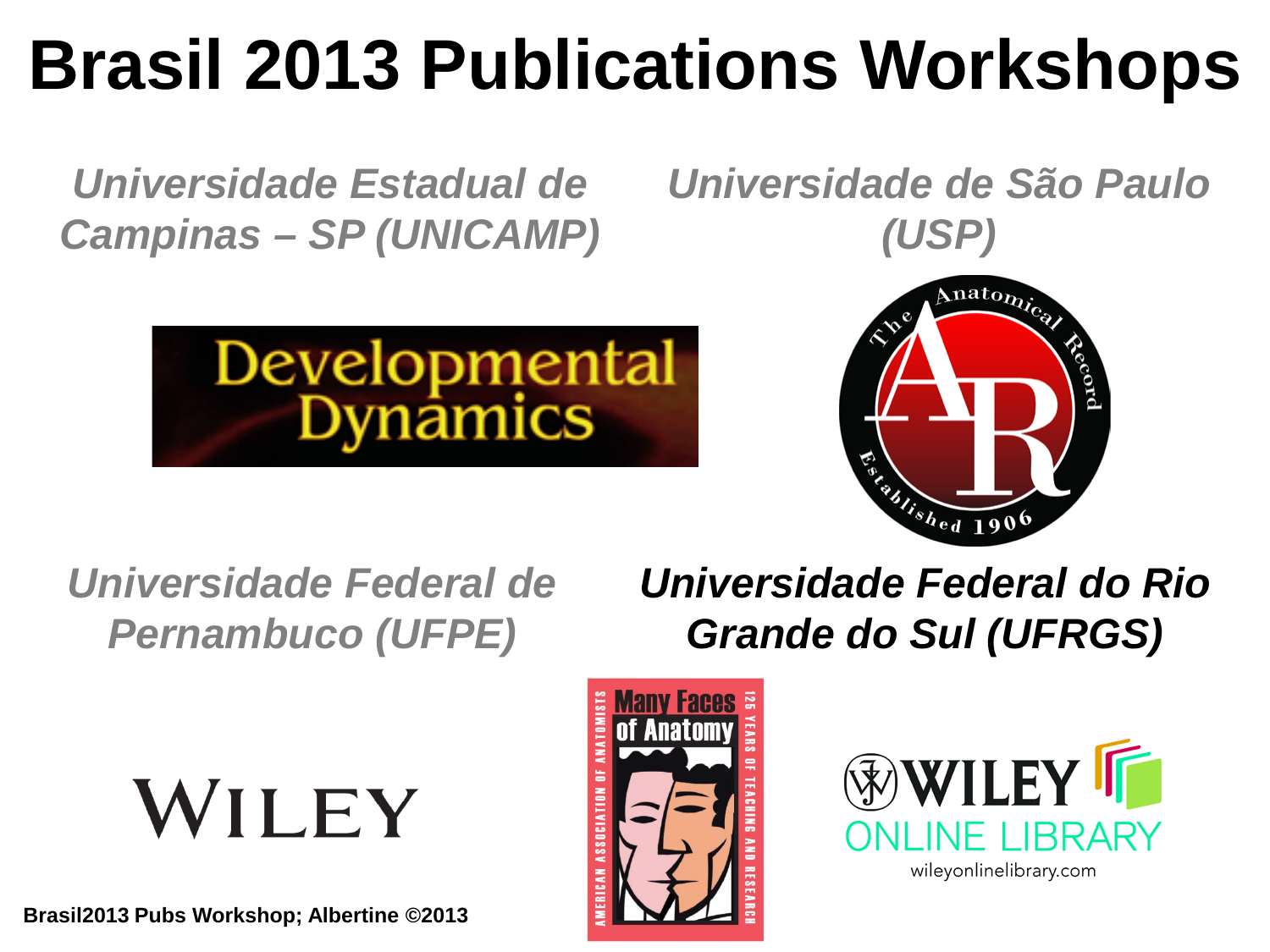# **"***Publishing Your Science***"**

**Strategies for Maximizing Your Chances of** 

**Getting Your Papers Published in the Best** 

**International Journals**

**Parker B. Antin, Ph.D. Editor-in-Chief,** *Developmental Dynamics*





**Brasil2013 Pubs Workshop; Albertine ©2013**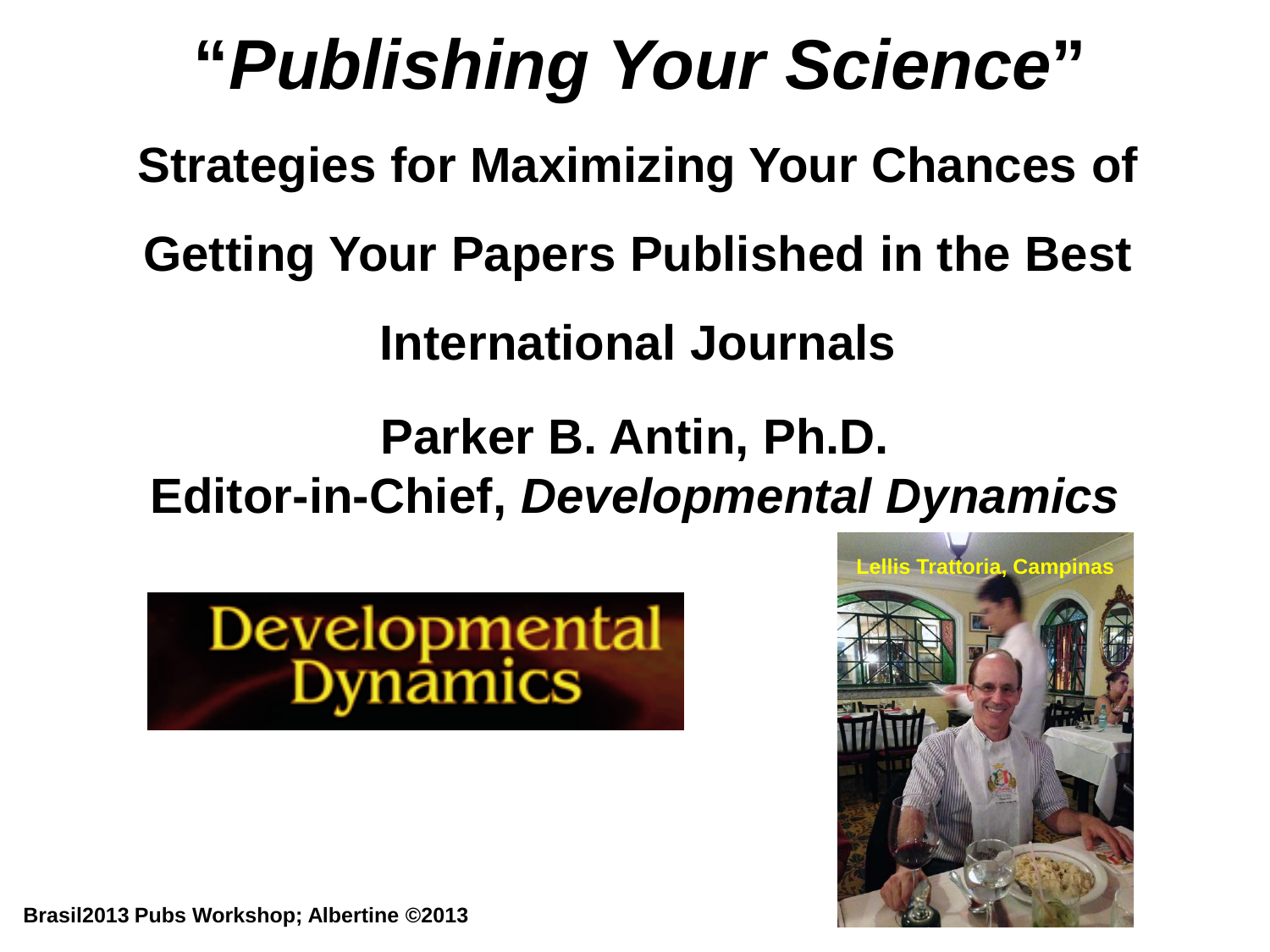## **"***How to Write Clearly***"**



### **Kurt H. Albertine, Ph.D. Editor-in-Chief,** *The Anatomical Record*



**Brasil2013 Pubs Workshop; Albertine ©2013**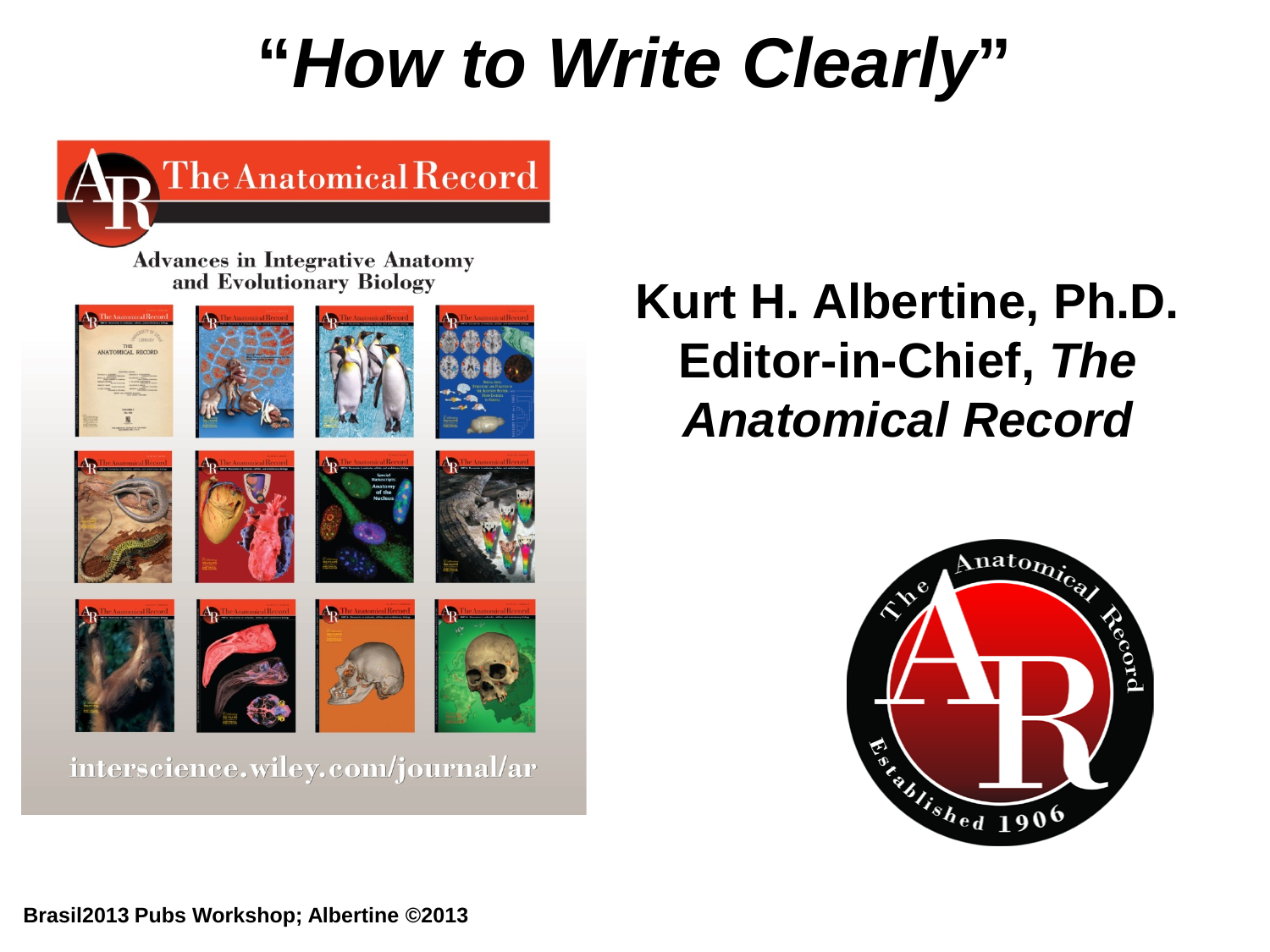# **Bibliography**

- **1. American Medical Association.** *Manual of Style***. 9th edition, Williams & Wilkins, Baltimore, 1998. (ISBN 0-683-40206-4).**
- **2. Briscoe MH.** *Preparing Scientific Illustrations***. 2nd edition, Springer, NY, 1996. (ISBN 0-387-94581-4).**
- **3. Sova DB.** *Writing Clearly. A Self-Teaching Guide***. John Wiley & Sons, Hoboken, NJ, 2004. (ISBN 0-471-17952-33).**
- **4. Strunk W Jr and White EB.** *The Elements of Style***. 3rd edition, MacMillan Publishing Co., NY, 2000. (ISBN 0-02-418200-1).**
- **5. Zeiger M.** *Essentials of Writing Biomedical Research Papers***. 2nd edition, McGraw-Hill, Inc., NY, 2000. (ISBN 0-07-072833-X).**
- **6. Zinsser W.** *On Writing Well***. Harper & Row Publishers, NY, 1988. (ISBN 0-06-091479-3).**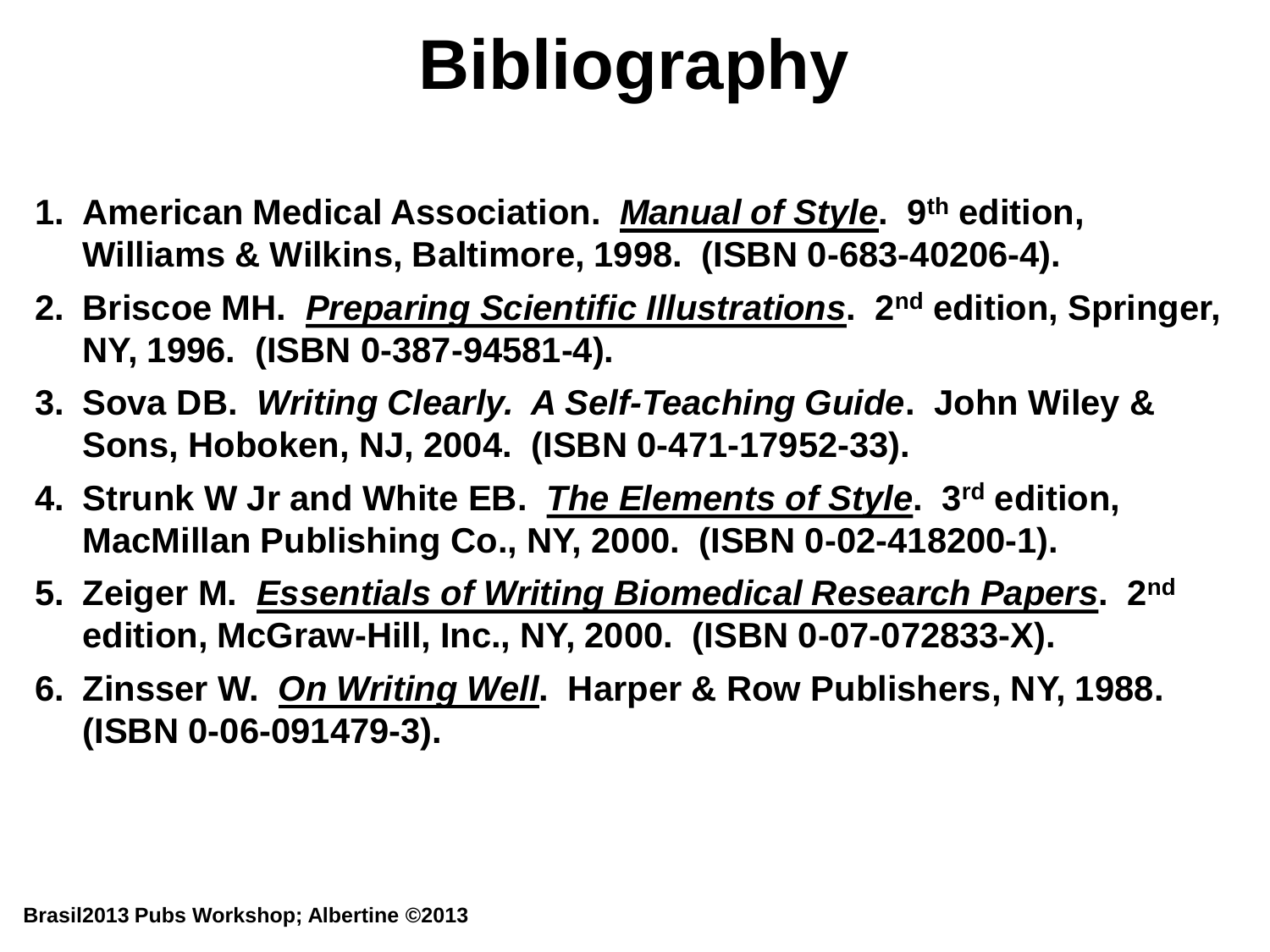## **Publication Ethics**

### **Kurt H. Albertine, Ph.D. Editor-in-Chief,** *The Anatomical Record*

## **Publication Ethics Case Studies**

**Parker B. Antin, Ph.D. (2 cases) Editor-in-Chief,** *Developmental Dynamics*

### **Kurt H. Albertine, Ph.D. (2 cases) Editor-in-Chief,** *The Anatomical Record*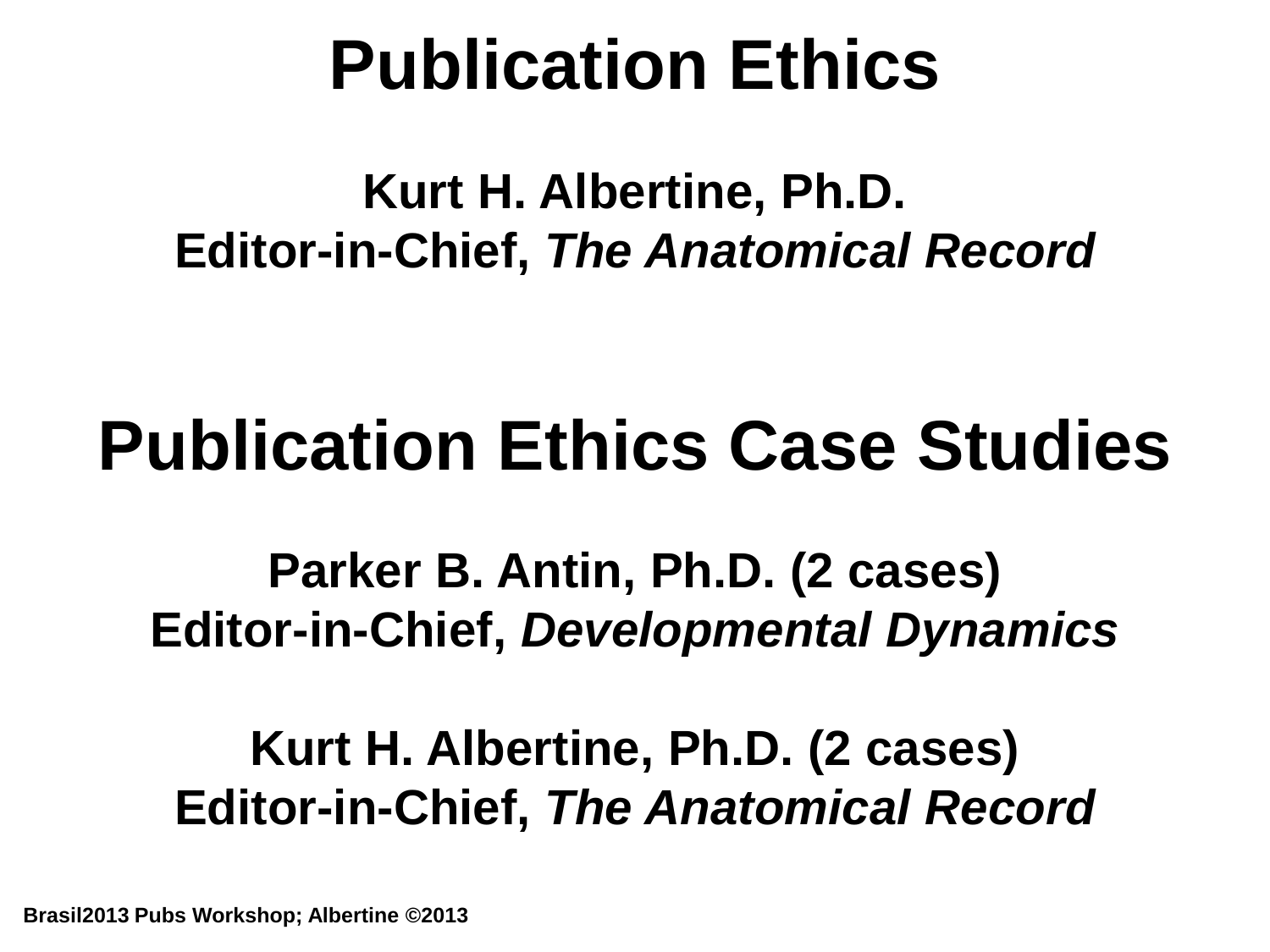#### WILEY **Eduardo R. Martínez Juliane Duarte Associate Marketing Manager**



### **Hegel Braga Country Manager, Brazil**

**USP**



### **Sandro A. Bueno Gonçalves Key Account Manager**



**Mirella Martinez Market Development Manager Brasil2013 Pubs Workshop; Albertine ©2013**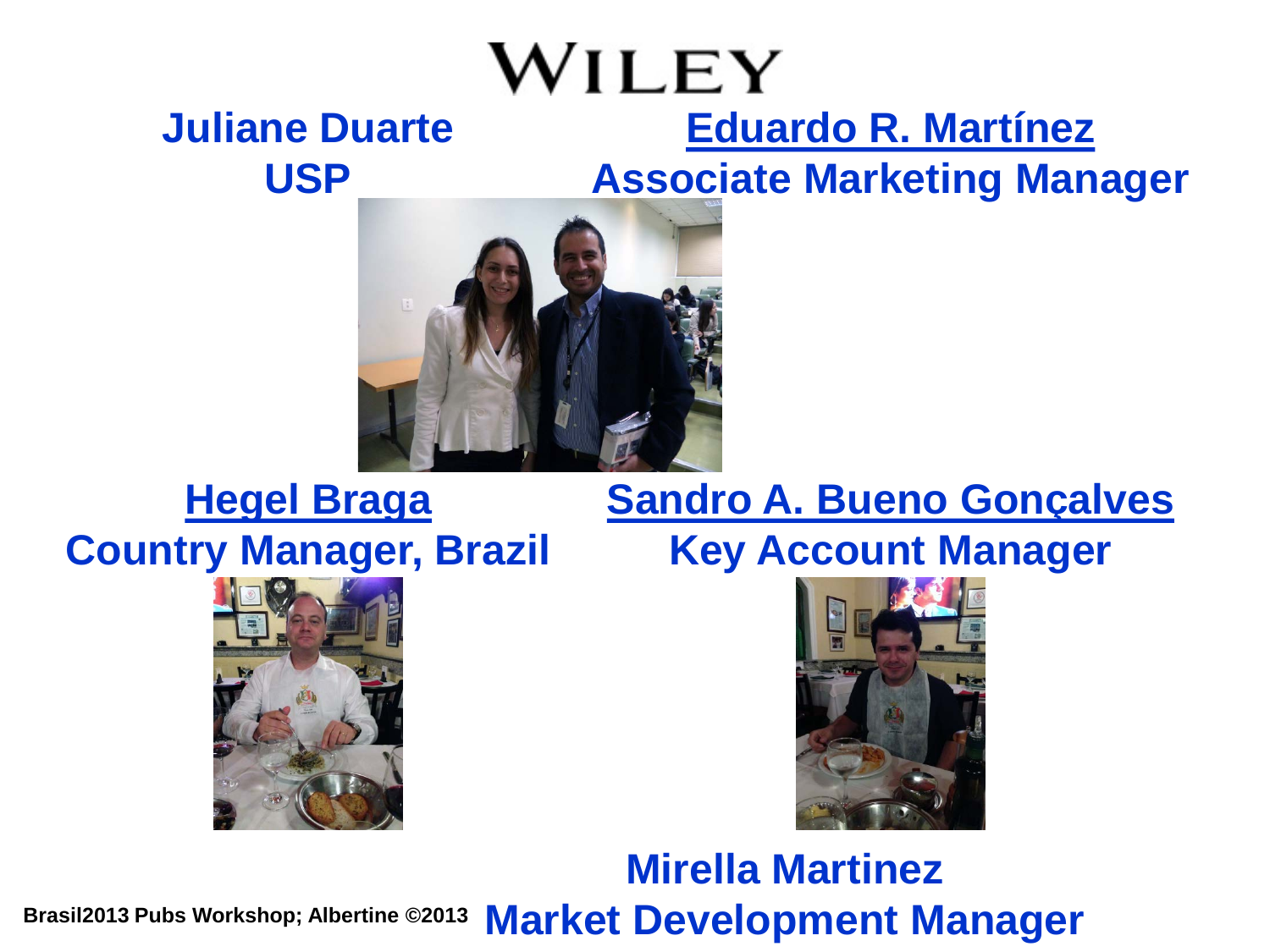### **Today's Schedule**

- **0830-0900 Registration and Welcoming remarks and introduction by host(s); include WB rep**
- **0900-1000 Parker:** *Publishing your science* **(45 min; 15 min for questions from audience)**
- **1000-1100 Kurt:** *How to write clearly* **(45 min; 15 min for questions from audience)**
- **1100-1115 Coffee break; may be used for more questions**
- **1115-1130 Kurt:** *Publication ethics*
- **1130-1230 Parker: Two ethics case studies presented for discussion**
- **1230-1250 Kurt: One ethics case study presented for discussion**
- **1250-1300 Questions from audience; Thank-you to the hosts and audience**

### **UFRGS and UFPE Workshops**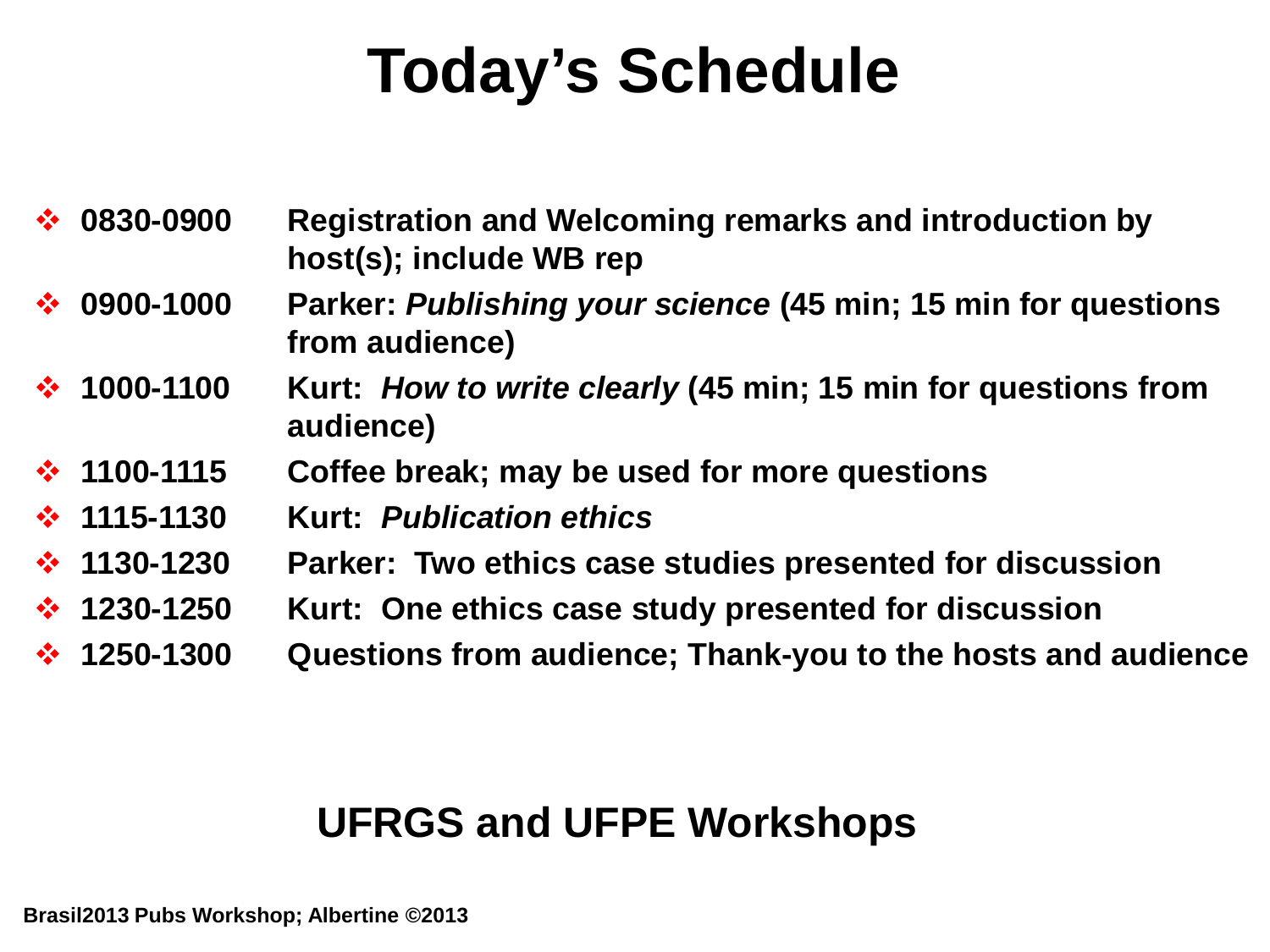## **Venue Publications for Subjects Related to AR and DD**

- **Anatomy & Morphology**
- **Biochemistry & Molecular Biology**

### **Eduardo Martinez Wiley**

- **Cell Biology**
- **❖ Developmental Biology**
- **Pathology**

### **Physiology**

| <b>Row Labels</b><br>$+$                                        |                   |     | 2010 2011 2012 Grand Total Profile |      |  |
|-----------------------------------------------------------------|-------------------|-----|------------------------------------|------|--|
| 1 UNIV SAO PAULO                                                | 556               | 555 | 652                                | 1763 |  |
| 2 UNIV FED RIO DE JANEIRO                                       | 168               | 174 | 179                                | 521  |  |
| <b>3 UNIV FED RIO GRANDE DO SUL</b>                             | 140               | 138 | 206                                | 484  |  |
| 4 UNIV ESTADUAL CAMPINAS                                        | 171               | 119 | 148                                | 438  |  |
| 5 UNIV FED SAO PAULO                                            | 150               | 158 | 129                                | 437  |  |
| 6 UNIV FED MINAS GERAIS                                         | 100               | 110 | 144                                | 354  |  |
| 7 UNIV ESTADUAL PAULISTA                                        | 87                | 77  | 81                                 | 245  |  |
| 8 UNIV FED PERNAMBUCO                                           | 53                | 52  | 56                                 | 161  |  |
| 9 UNIV FED PARANA                                               | 54                | 44  | 62                                 | 160  |  |
| 10 UNIV FED SANTA CATARINA<br><b>Desail0040 Bulge Wederland</b> | 45<br>$\sim$ ລາງາ | 49  | 62                                 | 156  |  |

**Brasil2013 Pubs Workshop; Albertine ©2013**